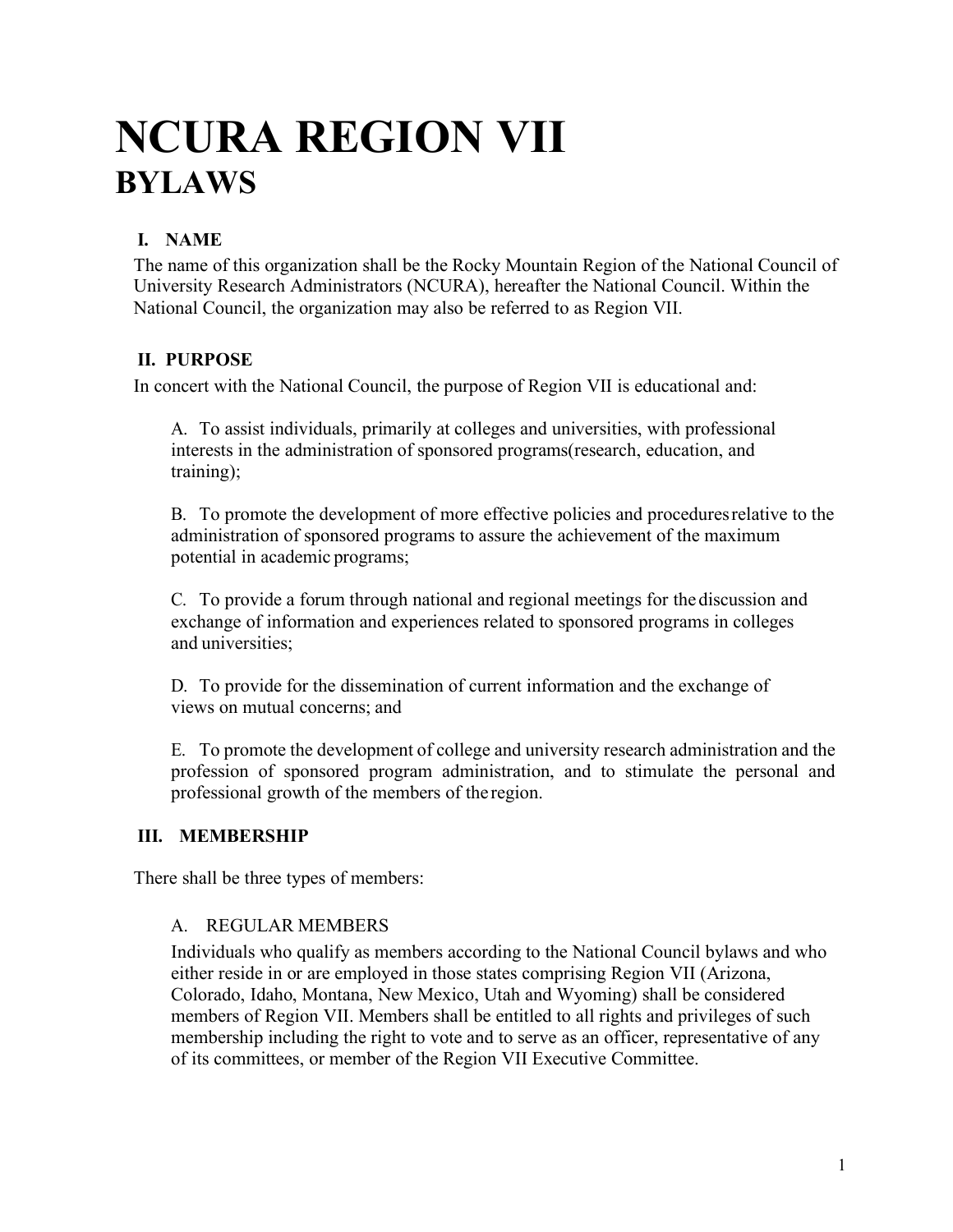#### B. ASSOCIATE MEMBERS

Individuals who qualify as associate members according to the National Council bylaws and who either reside in or are employed in those states comprising Region VII (see above) shall be considered associate members of Region VII and shall be entitled to all the rights and privileges of the membership except the right to serve as an officer of the Region VII Executive Committee.

#### C. EMERITUSMEMBERS

Individuals who qualify as emeritus members according to the National Council bylaws shall be considered emeritus members or emeritus associate members of Region VII, if they retire from or reside in Region VII. Emeritus members will retain all rights and privileges of their membership category except the right to serve as an officer of the Region VII Executive Committee.

#### **IV. OFFICERS**

Region VII shall be governed by a Regional Executive Committee (REC) consisting of the Chair, Immediate Past Chair, Chair-Elect Secretary, Treasurer, Treasurer-elect, and two regionally-elected Members at Large each of whom must be a member of the Region. Appointed chairs of standing and ad hoc committees will also be included in the REC. The terms of office shall be addressed below. No officer shall serve two consecutive terms in the same office except for appointees. Exceptions to this shall require approval of a twothirds majority of the voting membership. Such circumstances must be documented and distributed to the membership by the Nominating and Election Committee.

In the event any regional office except the Chair is vacated, the Chair shall appoint a new officer to serve the remainder of the term. Such appointments shall be made with the concurrence of the Regional Executive Committee and appointees shall have all the duties, responsibilities, and powers of elected officers. Should the office of the Chair become vacant, the Chair-Elect will assume the office of the Chair, completing the remainder of the term.

Any officer of the Region may be removed from office by a two-thirds majority vote of the regional voting membership in a recall election. The Chair must hold a recall election within sixty (60) days of receipt of a recall petition bearing the legitimate signatures of at least twenty

(20) percent of the membership of the Region. All officers shall serve on the Regional Executive Committee by virtue of and during the terms of their offices.

#### A. CHAIR

The Chair shall be the Chief Executive Officer of the Regional Executive Committee and is empowered to conduct activities in consultation with the Regional Executive Committee. The Chair shall have the power to call and conduct meetings, appoint members to the National Council Committees, appoint regional committee chairs, fill vacancies in regional offices (with the concurrence of the Regional Executive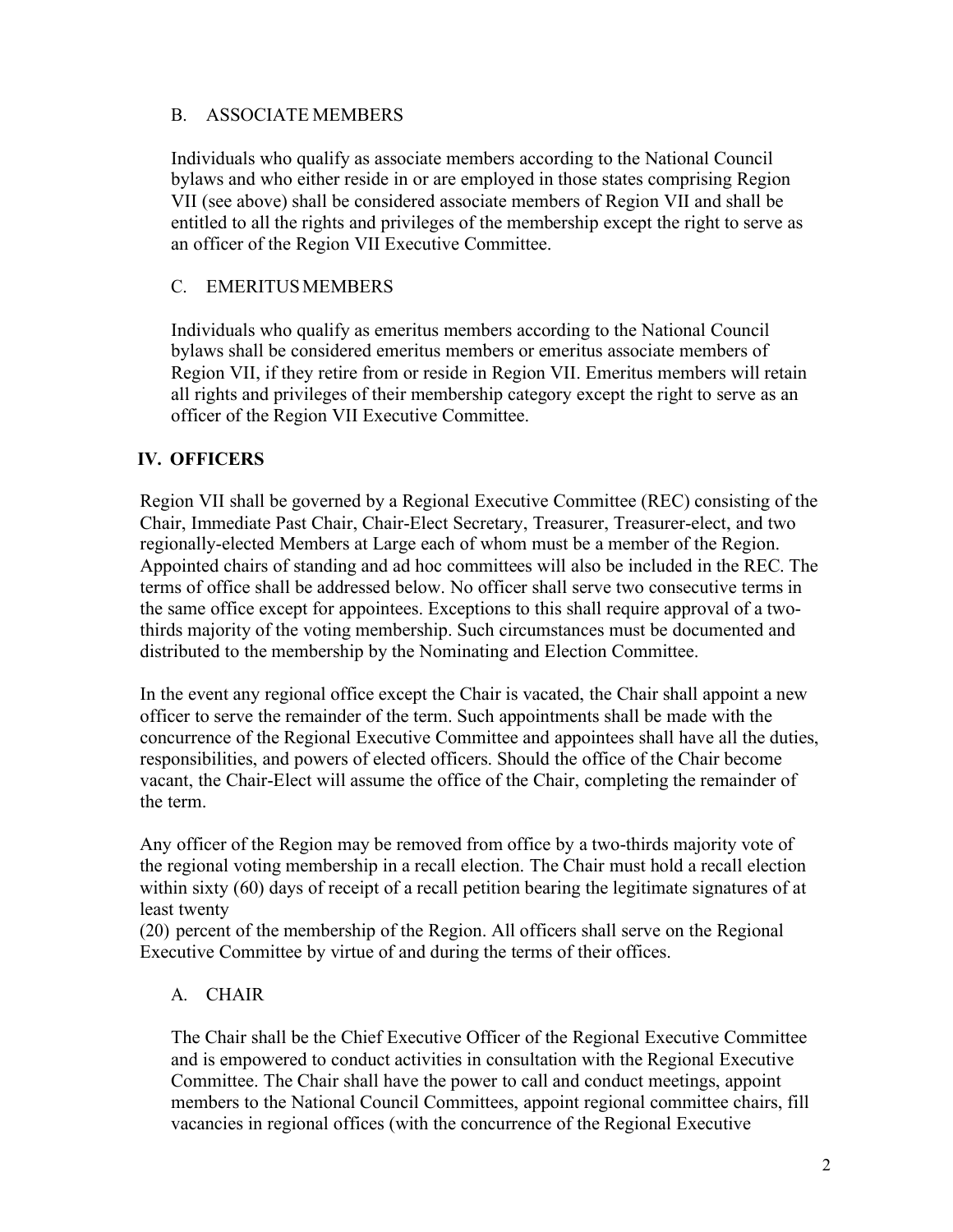Committee), call special elections, and direct the activities of the Region. The Chair shall also report the financial and business proceedings of the Region to the National Council as required. The Chair shall be the second person authorized to sign checks drawn on the regional account. The Chair's term of office shall be for one year beginning on January 1, except that the term of the Chair shall extend until January 1 of the year immediately following the installation of the first Chair-Elect. The Chair, at the conclusion of the term of office, shall serve as Immediate Past Chair and execute the duties of that office. The Chair shall serve a one-year term, beginning on January 1 of the year following the term of Chair-Elect. As such, the term of Chair is essentially a three-year commitment.

#### B. CHAIR-ELECT

The Chair-Elect shall serve as a member of the Regional Executive Committee and will work closely with the Chair to assist in directing regional affairs, as directed by the Chair. In the absence of the Chair, the Chair-Elect shall perform the duties of the Chair,

i.e. by presiding over regional meetings if the Chair is unable to attend, etc. The Chair- Elect is elected annually by the regional membership for a one-year term beginning in January 1. When the term of the Chair expires, the Chair-Elect shall succeed to the office of the Chair for a one-year term.

#### C. IMMEDIATE PAST CHAIR

The Immediate Past Chair shall serve as an ex-officio member of the Regional Executive Committee to advise and counsel the Chair and other members of the Committee. The term of office shall coincide with that of the current Chair

#### D. SECRETARY

The Secretary shall be a member of the Regional Executive Committee. As chief records officer, the Secretary shall review and recommend revisions in the bylaws; serve as parliamentarian; maintain the written records of the Region, the official membership roster, the minutes of meetings; and other duties as requested. The Secretary shall distribute a written copy of the minutes of the prior meeting to the membership at each regional business meeting. Minutes for at least the previous five years shall be obtained from the out-going Secretary and delivered to the incoming Secretary. Additional historical records may be archived with the National Office. The Secretary shall also provide the Chair with all information and documentation required by him/her for reports to the National Council. The term of Secretary shall be for two years beginning January 1 of every even year.

#### E. TREASURER

The Treasurer shall be a member of the Regional Executive Committee. As chief fiscal officer, the Treasurer shall review and maintain the fiscal accounts of the Region, and make payments as required, and distribute a financial status report to the membership at each regional business meeting. The Treasurer shall be responsible for the preparation of the Region's annual budget for endorsement by the Chair.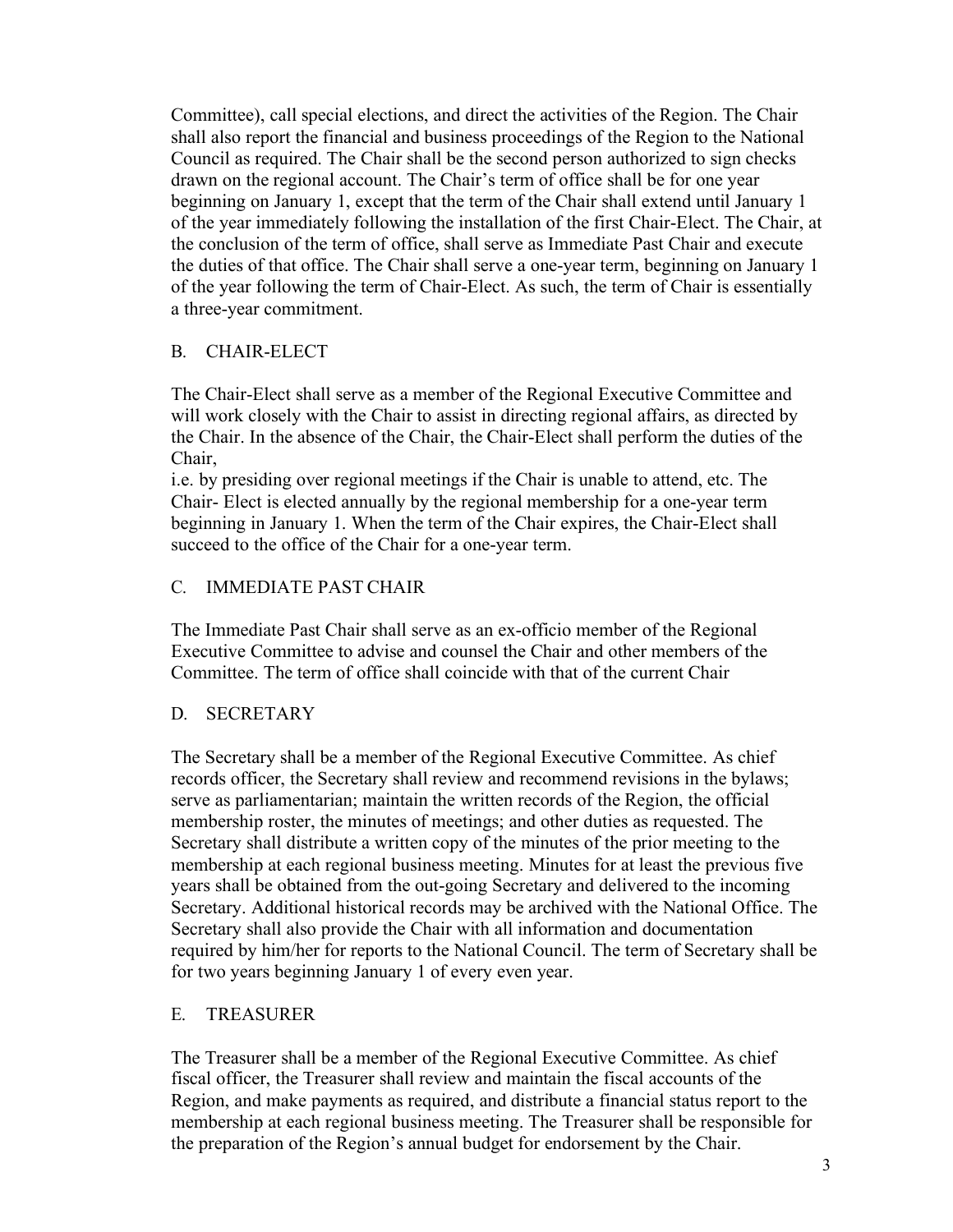Financial records for at least the previous five years shall be obtained from the Immediate Past Treasurer and be delivered to the incoming Treasurer and Treasurerelect.

The term of Treasurer will be a three-year commitment: Year 1: Treasurer elect – learning about regional finances from the Treasurer and Immediate Past Treasurer

Year 2: Treasurer – as described above

Year 3: Immediate Past Treasurer – to assist the Treasurer in transitioning to the position of Treasurer and as back-up should the Treasurer not be available to fulfill the duties of the office

#### F. REGIONALLY ELECTED MEMBER OF THE NATIONAL BOARDOF DIRECTORS

The regionally elected member of the National Board of Directors shall actively support the missions and goals of the National Council and, working in consort with the other directors, control and direct the affairs of the National Council to determine its policies. Duties and responsibilities include: 1) attendance at Board meetings which occur not less than twice annually; 2) review of all minutes, reports, special studies, petitions, and other documents brought before or provided to the Board; 3) participation in special non-routine Board working groups as needed; 4) liaison with Board-appointed task forces as assigned; and, 5) design, deliberate, and approve new policies and changes to existing policies as appropriate for the mission of the Council. The Regional Representative shall serve a two- year term beginning January 1 every odd year.

## **V. MEETINGS**

Region VII shall hold at least one regional meeting each calendar year at a site to be determined by the Program Committee with concurrence of the Regional Executive Committee and the general membership as expressed in a regional membership vote. The purpose of the meeting shall be to present programs of interest to members and such other regional business as necessary. The agenda for the regional annual meeting shall be planned, arranged, and presented by the Program Committee.

Region VII shall also hold a business meeting in conjunction with the National Council's annual meeting. The agenda for the Region VII business meeting shall be the responsibility of the Chair and shall include when appropriate, a financial report, announcement of election results, announcement of committee appointments, committee reports, recommendation of future sites for the regional meeting and such other business to come before the membership. Other meetings of the membership shall be held as needed subject to approval of the elected officers and the Regional Executive Committee.

## **VI. FINANCES**

Registration fees for the regional annual meeting shall be based on the region's budget,